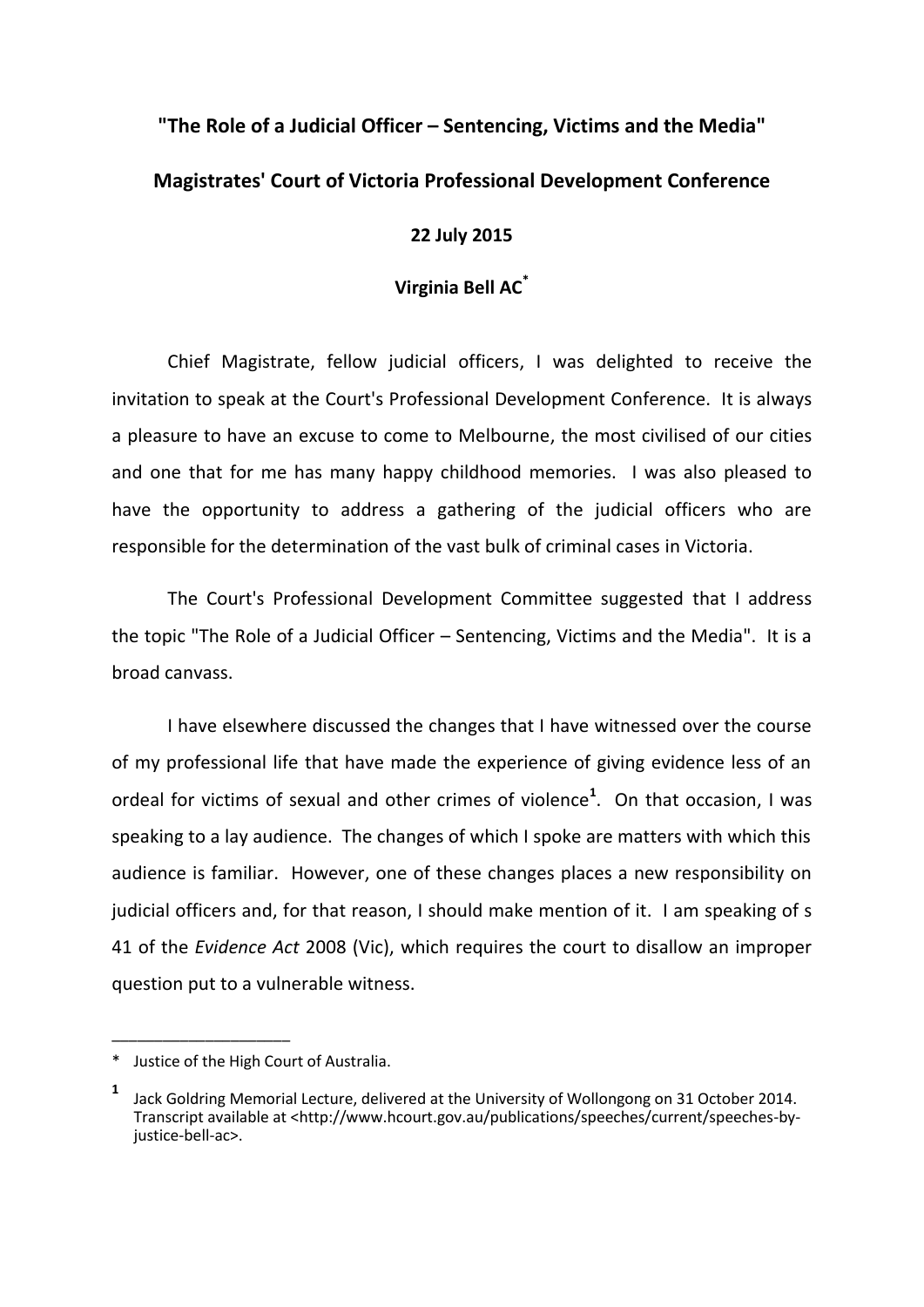Any person accused of a crime must have a full and fair opportunity to test the prosecution allegations, but this does not entail a right to subject a vulnerable witness to humiliating or otherwise oppressive questioning. Important to the protection that s 41 affords is that questions put in a manner or tone that is belittling, insulting or otherwise inappropriate must be disallowed. We expect judicial officers to treat witnesses, particularly vulnerable witnesses, with sensitivity and courtesy, and it is now their obligation to ensure within reasonable bounds that counsel do likewise. Generally, for good reason, judicial officers are slow to disallow questions to which no objection is taken. In the case of a vulnerable witness the judicial officer is under a duty to disallow improper questions notwithstanding the absence of objection. The discharge of that duty will sometimes call for a discriminating judgment given that a determination must be made as to whether in all the relevant circumstances it is necessary that the question be put.

The topic "Sentencing, Victims and the Media" is apt to direct attention to the perception fostered by some sections of the media that judges and magistrates impose unduly lenient sentences exhibiting excessive tenderness towards the defendant and an insufficient regard for the effect of the crime on the victim**<sup>2</sup>** . It is a perception that is not confined to Australian courts. An English judge writing in 2011 described the changing stereotype of the judge in a manner that might equally apply in the Australian jurisdictions**<sup>3</sup>** :

"Any judge who started life in the law, as I did, as a barrister in the early 1960s, was appointed in the late 1980s, and has only recently retired, will have seen the stereotype of the … judge transformed in certain organs of the press from that of a port-soaked reactionary, still secretly resentful of the

\_\_\_\_\_\_\_\_\_\_\_\_\_\_\_\_\_\_\_\_\_

2

**<sup>2</sup>** Schultz, "Rougher Than Usual Media Treatment: A Discourse Analysis of Media Reporting and Justice on Trial", (2008) 17 *Journal of Judicial Administration* 223.

**<sup>3</sup>** Potter, "Do the Media Influence the Judiciary?", The Foundation for Law, Justice and Society, (2011) at 2.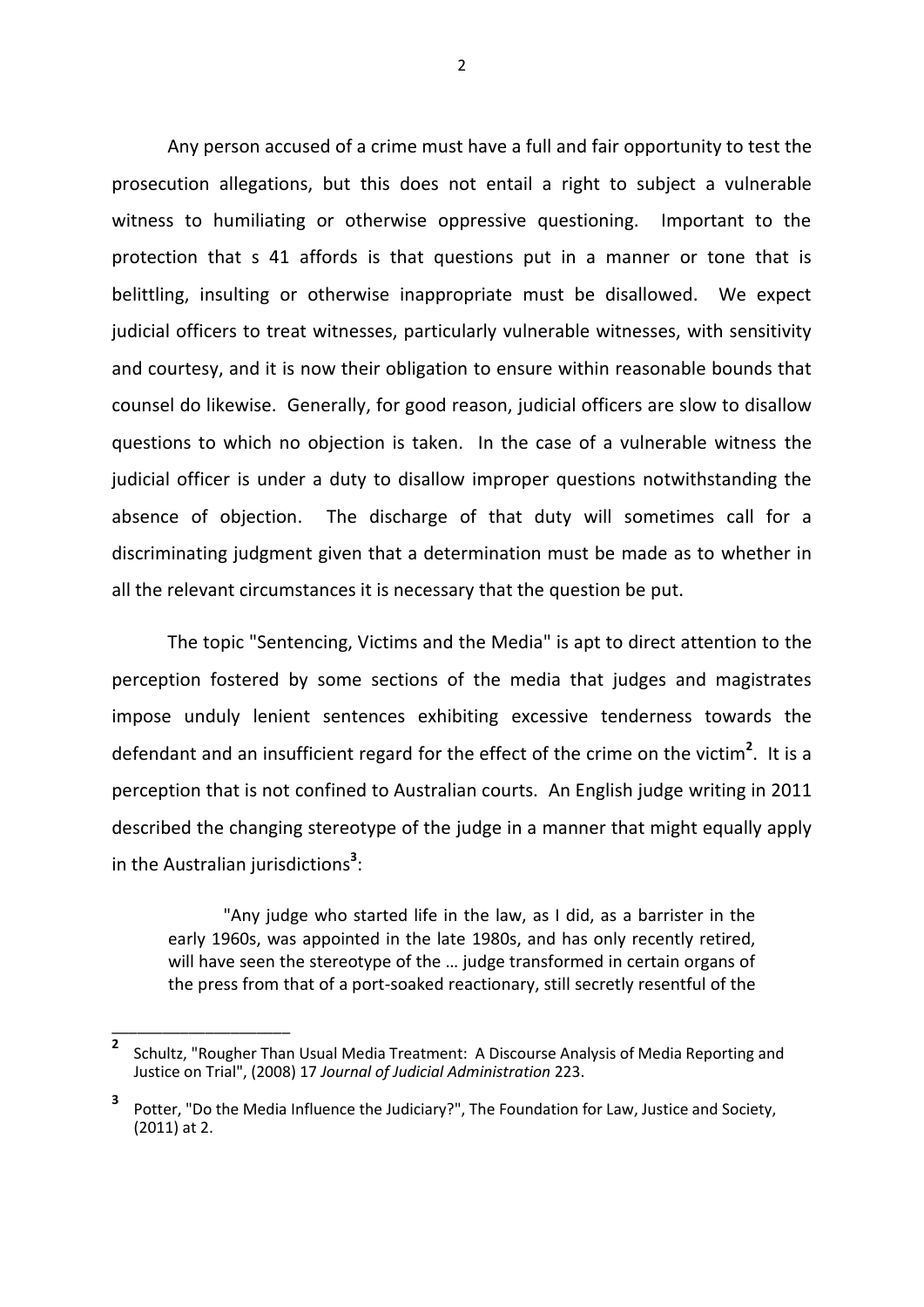abolition of the birch and hostile to liberal influences of any kind, to that of an unashamedly progressive member of the chattering classes, … out of touch with 'ordinary people' …"

The Parliament of Victoria, in line with the approach taken in other Australian jurisdictions<sup>4</sup>, has legislated in recent years to guide the exercise of the sentencing discretion in increasingly prescriptive terms**<sup>5</sup>** . Some commentators see this trend as a response to perceptions of the kind described by the English judge. As I have sought to explain on another occasion**<sup>6</sup>** , the genesis of the move to the statutory prescription of sentencing principle owes much to the work of the Australian Law Reform Commission in its first sentencing reference**<sup>7</sup>** . An influential idea that informed the debate at the time was the democratic notion that any interested member of the public wishing to know the basis upon which courts sentence offenders should be able to turn to a statute and find a clear statement of the principles**<sup>8</sup>** . It is wrong to see this shift as merely a knee-jerk reaction to "law and order" campaigns orchestrated by the popular press.

**<sup>4</sup>** See, eg, *Crimes (Sentencing) Act* 2005 (ACT) ss 10(2), 11(3)(b), 12(3), 33-35, 65; *Crimes Act* 1914 (Cth) ss 16A, 17A, 17B, 19AB, 19AG; *Crimes (Sentencing Procedure) Act* 1999 (NSW) ss 5(1), 21A, 22, 24, 44-46, 49, 54B, 61; *Sentencing Act* 1995 (NT) ss 5, 40(3), 53-55A, 78B, 101, 103; *Penalties and Sentences Act* 1992 (Q) ss 9, 13, 93, 96, 144(2), 160B-160D, 160F; *Criminal Law (Sentencing) Act* 1988 (SA) ss 10, 11, 29A(5), 29D, 32, 32A; *Sentencing Act* 1997 (Tas) s 18; *Sentencing Act* 1995 (WA) ss 6, 35, 39, 76, 81, 86, 89, 90. See also *Criminal Justice Act* 2003 (UK) ss 142-146; *Coroners and Justice Act* 2009 (UK) s 125, which, amongst other things, provides that "every court ... must, in sentencing an offender, follow any sentencing guidelines [issued by the Sentencing Council for England and Wales] ... unless the court is satisfied that it would be contrary to the interests of justice to do so"; Roberts, "Sentencing Guidelines and Judicial Discretion: Evolution of the Duty of Courts to Comply in England and Wales", (2011) 51 *British Journal of Criminology* 997.

**<sup>5</sup>** See, eg, *Sentencing Act* 1991 (Vic) ss 5, 5A, 6D, 6E, 6I, 9A–9C, 10, 10AA, 11, 11A.

**<sup>6</sup>** "Sentencing and Judicial Discretion", The Blackburn Lecture, 17 May 2011. Transcript available at <https://www.actlawsociety.asn.au/documents/item/89>.

**<sup>7</sup>** Australian Law Reform Commission, *Sentencing of Federal Offenders: Interim Report*, Report No 15, (1980).

**<sup>8</sup>** Australian Law Reform Commission, *Sentencing of Federal Offenders: Interim Report*, Report No 15, (1980) at 245 [398].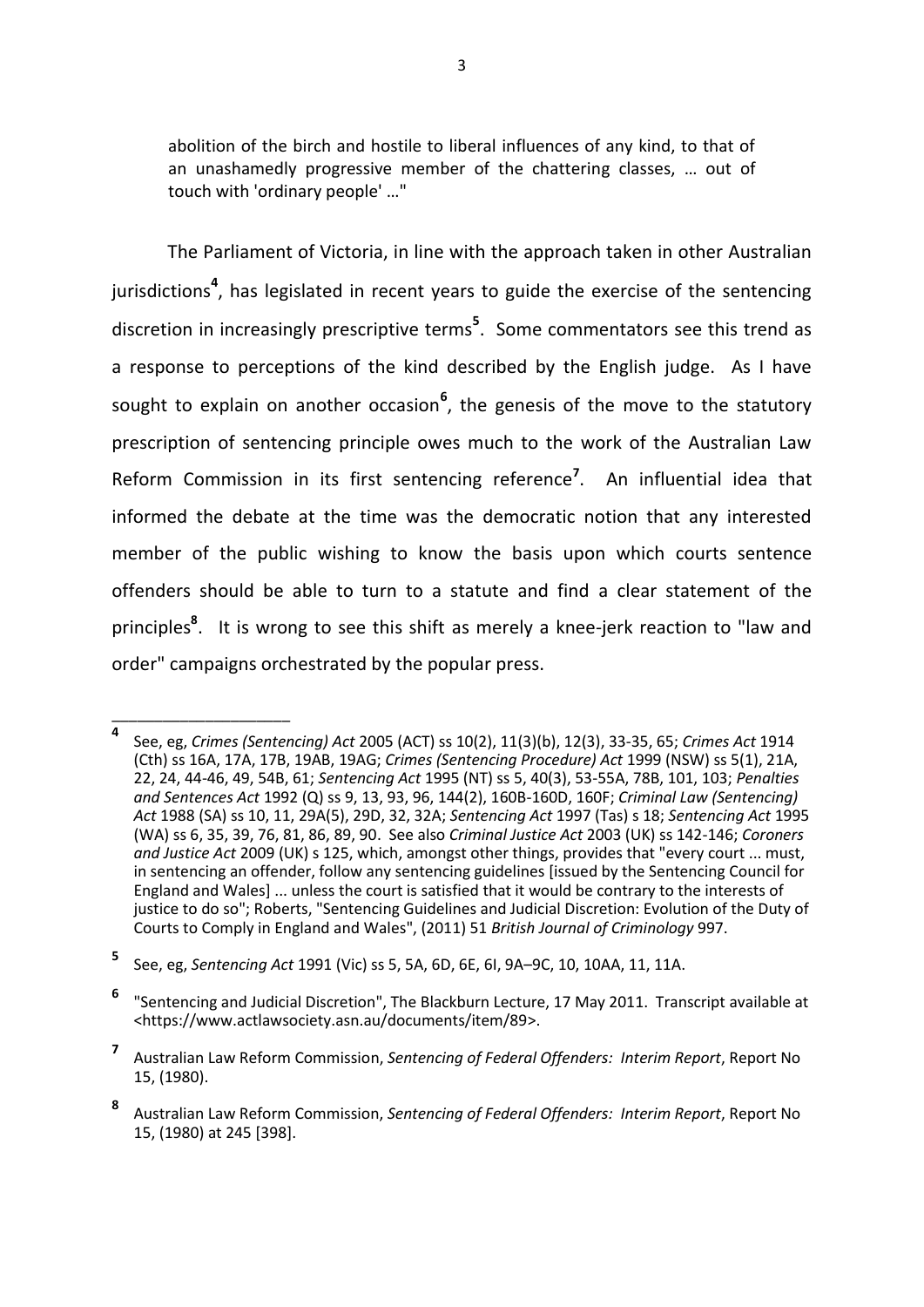In practice, there may be room for debate about whether highly prescriptive statutory sentencing schemes achieve greater consistency in, or enhance the public's understanding of, sentencing. I do not have experience at the day-to-day level with the sentencing of offenders under the *Sentencing Act* 1991 (Vic) but it is fair to say that the New South Wales sentencing statute has provided fertile ground for appellate lawyers. The statute prescribes a very large number of factors, both aggravating and mitigating, that the court is required to take into account to the extent that they are known to the court<sup>9</sup>. Sentencers find it necessary to explain in increasingly lengthy reasons how each factor has been taken into account. The potential for error is high, particularly in the case of busy courts dealing with a relatively large volume of cases**<sup>10</sup>** .

By way of illustration, s 21A(2)(g) of the New South Wales statute requires the court to take into account as an aggravating factor that the emotional harm caused by the offence was "substantial"<sup>11</sup>. Courts have always taken into account the emotional harm caused by the offence. In the case of sexual offences against children, the courts presume without the need for evidence that psychological and emotional harm will have been occasioned. A judge in the District Court of New South Wales was found to have erred by finding a sexual offence against a child was aggravated under s 21A(2)(g) because there was no evidence that the victim had suffered emotional harm exceeding that which the law presumes any child abused in that way would have suffered**<sup>12</sup>** .

\_\_\_\_\_\_\_\_\_\_\_\_\_\_\_\_\_\_\_\_\_

4

**<sup>9</sup>** *Crimes (Sentencing Procedure) Act* 1999 (NSW), s 21A.

**<sup>10</sup>** Cowdery, "Reforming the Criminal Justice System", speech delivered at the Public Defenders Criminal Law Conference in Sydney on 26 February 2011.

**<sup>11</sup>** *Crimes (Sentencing Procedure) Act* 1999 (NSW), s 21A(2)(g).

**<sup>12</sup>** *R v Cunningham* [2006] NSWCCA 176 at [53]-[54] per Bell J (Simpson J agreeing at [6]). See also *<sup>R</sup> v Youkhana* [2004] NSWCCA 412 at [26] per Hidden J (McColl JA agreeing at [1], Levine J agreeing Footnote continues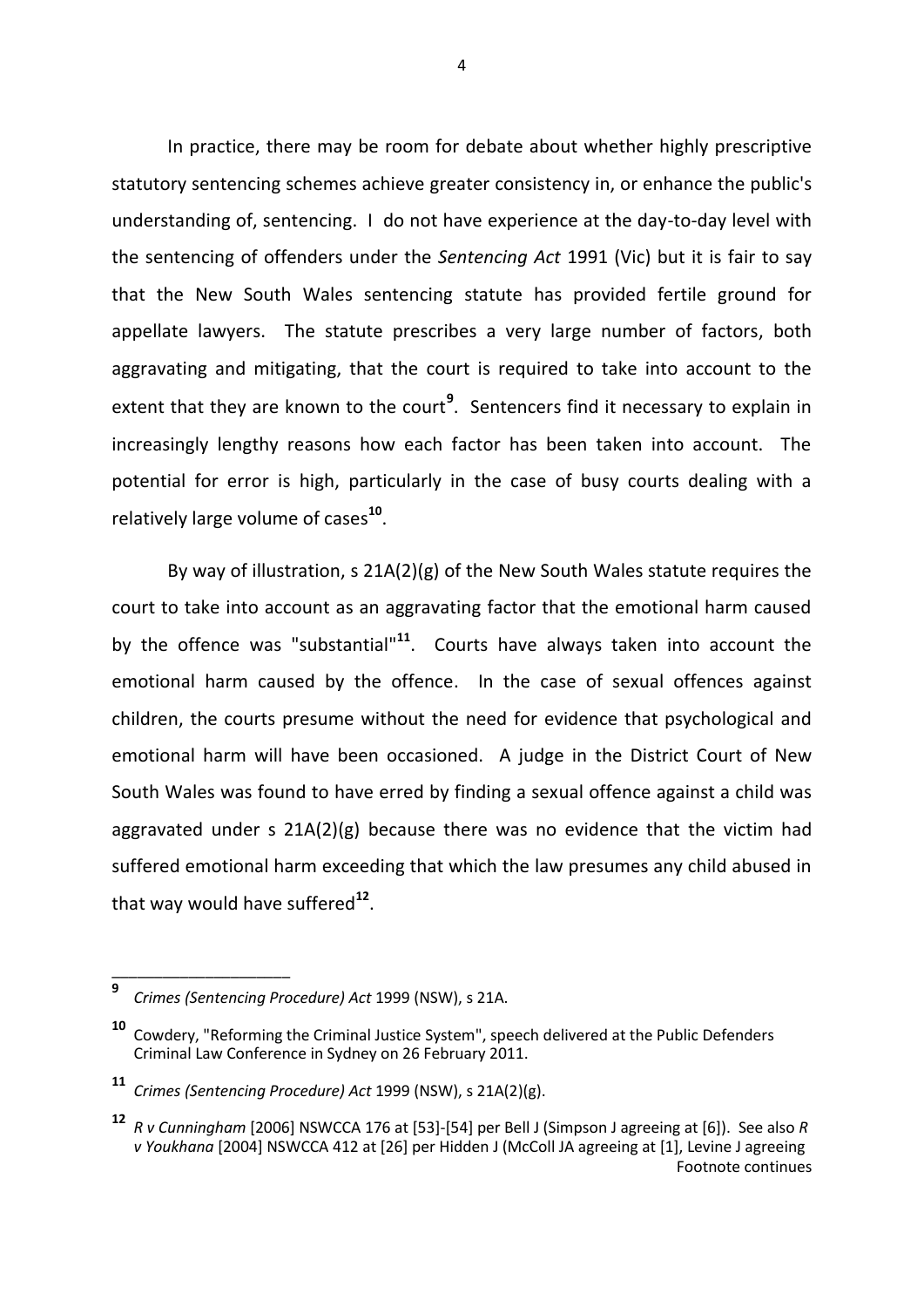The need to distinguish "substantial" emotional harm from that which the law presumes is the product of the statutory prescription. The articulation of that distinction may not serve to enhance the victim's, the victim's family's or the public's appreciation of the basis of criminal punishment. Whether the administration of criminal justice would be improved by returning to a less complicated and prescriptive approach to the sentencing exercise is ultimately a matter for political judgement.

The administration of criminal justice is the central function of the courts in civil society. Were criminal punishments to be systemically assessed by informed, fair-minded citizens as unjust, it would be a cause for concern. However, it is a different matter when a perception that criminal punishments are insufficiently punitive is based on inaccurate or incomplete reporting, or on a misunderstanding of the incidence of particular crime.

Opinion polls conducted in the Australian jurisdictions and in the United Kingdom have been consistent in reporting that between 70 and 80 per cent of respondents consider the sentences imposed by courts to be too lenient**<sup>13</sup>** . Research suggests a correlation between the high level of punitiveness in the responses and the respondents' lack of knowledge of the facts of a given offence and of the

at [1]); *R v Solomon* (2005) 153 A Crim R 32 at 37 [19] per Howie J (Grove J agreeing at [1]; Latham J agreeing at [33]); *Doolan v The Queen* (2006) 160 A Crim R 54 at 60-61 [21]-[24] per Buddin J (McClellan CJ at CL agreeing at [1]; James J agreeing at [2]).

**<sup>13</sup>** Gelb, *More Myths and Misconceptions*, Sentencing Advisory Council, Victoria, (2008) at 4; Warner et al, *Jury Sentencing Survey*, Report to the Criminology Research Council, (2010) at 1, 11. See also Mackenzie et al, "Sentencing and Public Confidence: Results from a National Australian Survey on Public Opinions towards Sentencing", (2012) 45 *Australian & New Zealand Journal of Criminology* 45 at 56; Judge, "The Sentencing Decision", The Atkin Lecture, delivered at the Reform Club, London on 2 November 2005, citing the finding of the British Crime Survey 2004 that 76 per cent of the 20,000 respondents believed that sentences handed down by judges were lenient or much too lenient.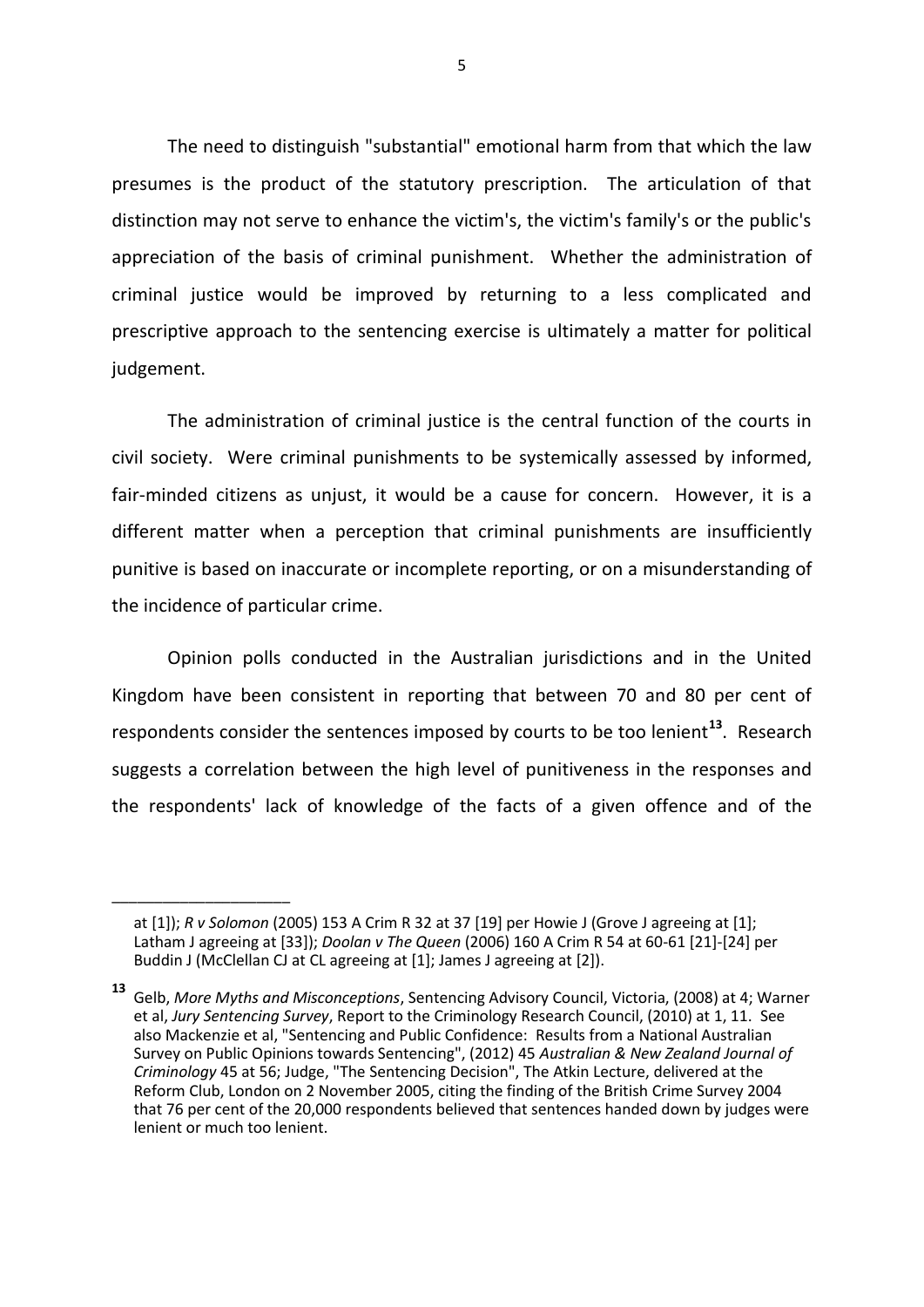incidents of crime**<sup>14</sup>**. It is now over a decade since Gleeson CJ proposed jurors as a potential pool of useful information about whether the system of criminal justice is failing to meet the reasonable expectation of the community**<sup>15</sup>**. That suggestion was taken up by Professor Warner and her colleagues and resulted in the Tasmanian Jury Sentencing Survey. The results of that survey I expect are known to members of this audience. In summary, almost 90 per cent of jurors assessed the sentence imposed by the court for the offence which the juror had tried to be an appropriate sentence**<sup>16</sup>** .

The Victorian Jury Sentencing Survey is presently underway and the results should be published by the end of this year**<sup>17</sup>** . If the results of the Victorian survey conform to those of the Tasmanian survey, we may find that Victorians hold opinions that are less punitive and more nuanced than the pattern revealed by telephone polling. For the present, there is no reason to conclude that fair-minded Victorians, aware of the factors that the law requires the sentencer to take into account, would conclude that the pattern of sentencing generally is inadequate. Nonetheless, radio and television commentators and the popular press may be counted on to highlight sentencing in individual cases in sensational terms proclaiming the judicial officer responsible for the sentence as manifestly unsuited to the job.

**<sup>14</sup>** Gelb, *More Myths and Misconceptions*, Sentencing Advisory Council, Victoria, (2008) at 6.

**<sup>15</sup>** Gleeson, "Out of Touch or Out of Reach?", speech delivered to the Judicial Conference of Australia Colloquium in Adelaide on 2 October 2004.

**<sup>16</sup>** Warner et al, *Jury Sentencing Survey*, Report to the Criminology Research Council, (2010) at 49- 50.

**<sup>17</sup>** Supreme Court of Victoria, "Public Perceptions of Sentencing: Victorian Jury Study", 13 March 2015, available at <http://www.supremecourt.vic.gov.au/home/contact+us/news/public+perceptions+of+sentenci ng+victorian+jury+study>.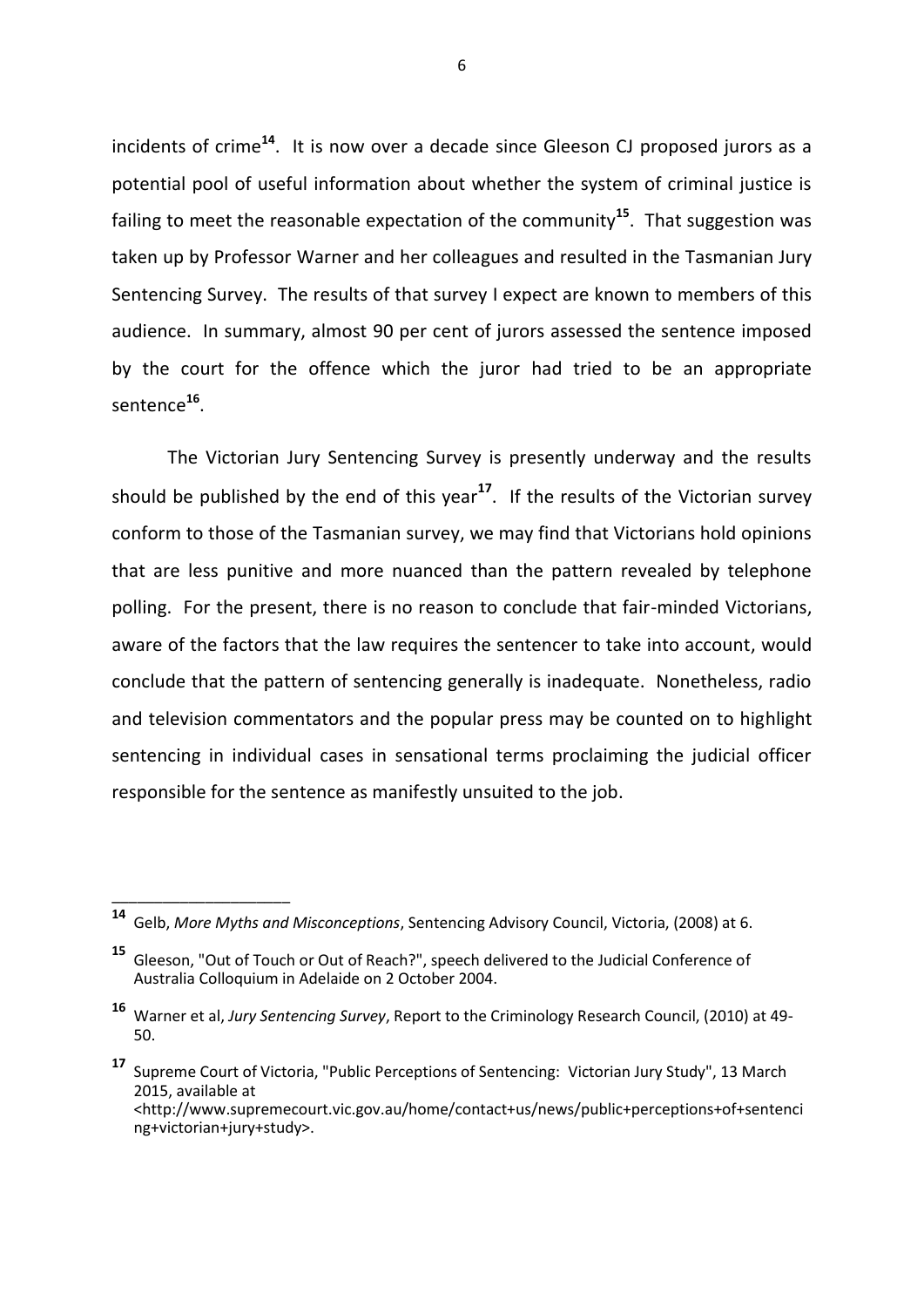In the past, when courts were attacked it was seen to be the role of the Attorney-General to defend them. The observance of that convention has ceased to be universal. Former Commonwealth Attorney-General Darryl Williams QC gave reasons why under the Australian system of government, in which the Attorney-General is commonly a senior member of Cabinet, the role of defending the courts was in his view an inappropriate one<sup>18</sup>. He proposed that the judiciary collectively take on the task of defending the courts against attack**<sup>19</sup>**. From time to time, the Judicial Conference of Australia does fulfil this function**<sup>20</sup>**. On occasions when inappropriate, highly personal attacks are made on judicial officers, the head of jurisdiction may seek to correct them. The occasions for the head of jurisdiction or the Judicial Conference to enter the arena to "defend" a decision are likely to be rare. The mechanism of appeal provides the opportunity to review the correctness of the decision.

What courts can do is to make their reasons for decision readily available to journalists and members of the public. What courts cannot do is make journalists or members of the public read them. It should not come as a surprise that the commercial appetites of the media are not stimulated by reports of unremarkable sentencing decisions. Nor should it surprise that there is little interest in reporting the work of appellate courts in correcting sentences that are manifestly excessive.

We should take comfort in the observation that unfair and biased reporting of our work is not new. The idea that there existed a golden time of respectful

**<sup>18</sup>** Williams, "Judicial Independence", (1998) 36(3) *Law Society Journal* 50; Williams, "The Role of an Australian Attorney-General: Antipodean Developments from British Foundations", speech delivered to the Anglo-Australasian Lawyers Society in London on 9 May 2002.

**<sup>19</sup>** Williams, "Judicial Independence", (1998) 36(3) *Law Society Journal* 50, at 51.

**<sup>20</sup>** See, eg, Judicial Conference of Australia, "The Prime Minister's Criticism of the High Court", Press Release, September 2011.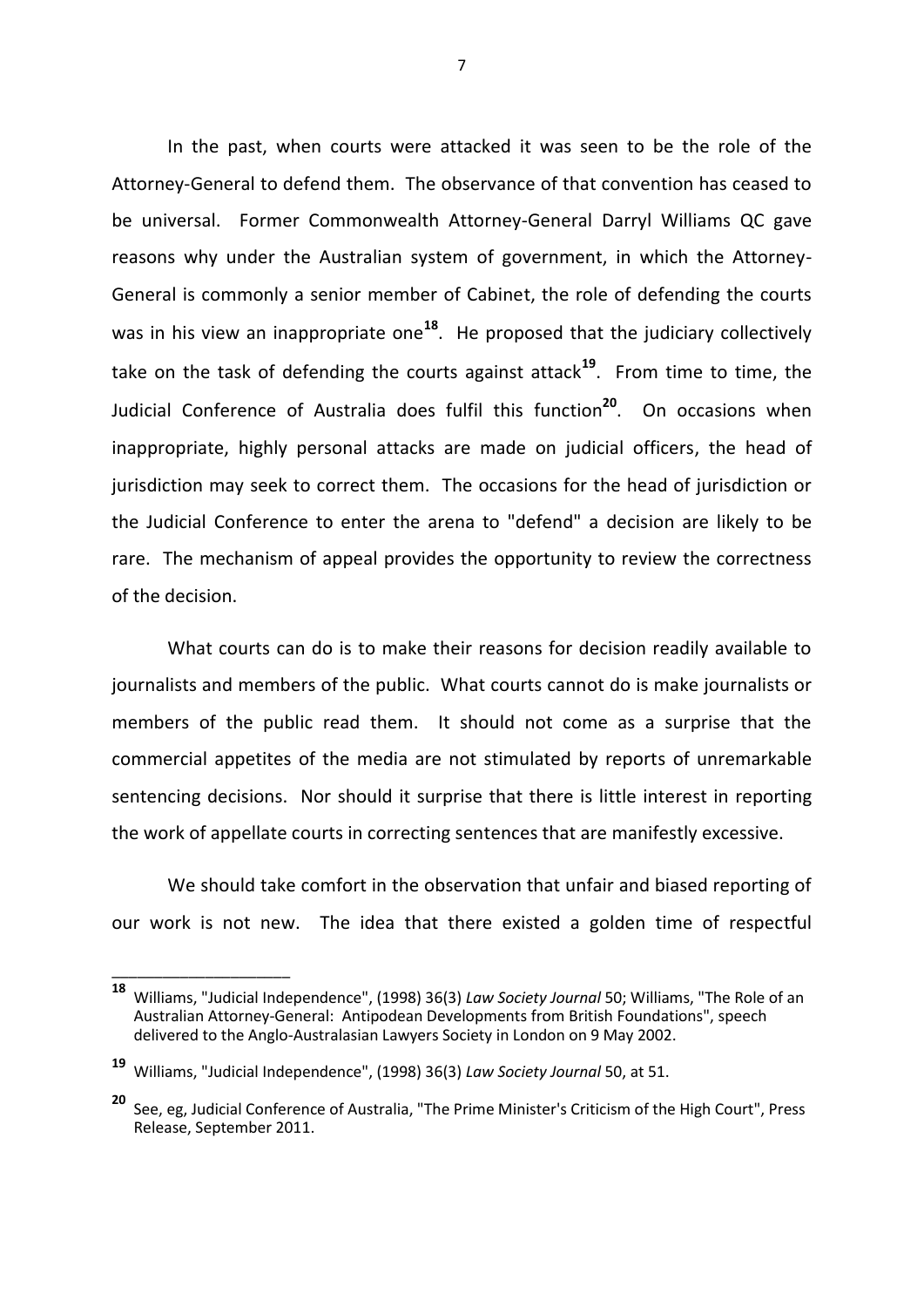reporting of court proceedings cannot survive reading the *Evening News*' description of Windeyer J's summing-up to a jury published on 21 August 1880. According to the *Evening News*, the trial provided another opportunity for Windeyer J to "show his utter want of judicial impartiality"**<sup>21</sup>**. This was the introduction; thereafter criticism of the judge got personal.

In recent years, the High Court has granted special leave to appeal in a number of sentencing appeals. Professor Warner characterises the Court's jurisprudence in this regard as conservative, favouring individualism over consistency**<sup>22</sup>**. It is right to say that the Court has laid emphasis on the individualised nature of the sentencing discretion**<sup>23</sup>**. Justice requires that the judicial officer in whom is vested the sentencing discretion takes into account all of the factors that bear on the determination, fixing an appropriate sentence for *this* offender and *this* offence. In this sense, justice is rightly individual. However, this is not to accept that individual justice produces relevantly inconsistent results.

The value of consistency was explained by Gleeson CJ in *Wong v The Queen* in these terms**<sup>24</sup>** :

"All discretionary decision-making carries with it the probability of some degree of inconsistency. But there are limits beyond which such inconsistency itself constitutes a form of injustice. The outcome of discretionary decision-making can never be uniform, but it ought to depend as little as possible upon the identity of the judge who happens to hear the case. Like cases should be treated in like manner. The administration of criminal justice works as a system; not merely as a multiplicity of

**<sup>21</sup>** *In the matter of "The Evening News" Newspaper* (1880) 1 LR (NSW) 211 at 211.

**<sup>22</sup>** Warner, "Sentencing Review 2013–2014", (2014) 38 *Criminal Law Journal* 364 at 371.

**<sup>23</sup>** See, eg, *Wong v The Queen* (2001) 207 CLR 584; [2001] HCA 64; *Markarian v The Queen* (2005) 228 CLR 357; [2005] HCA 25; *Hili v The Queen* (2010) 242 CLR 520; [2010] HCA 45.

**<sup>24</sup>** (2001) 207 CLR 584 at 591 [6].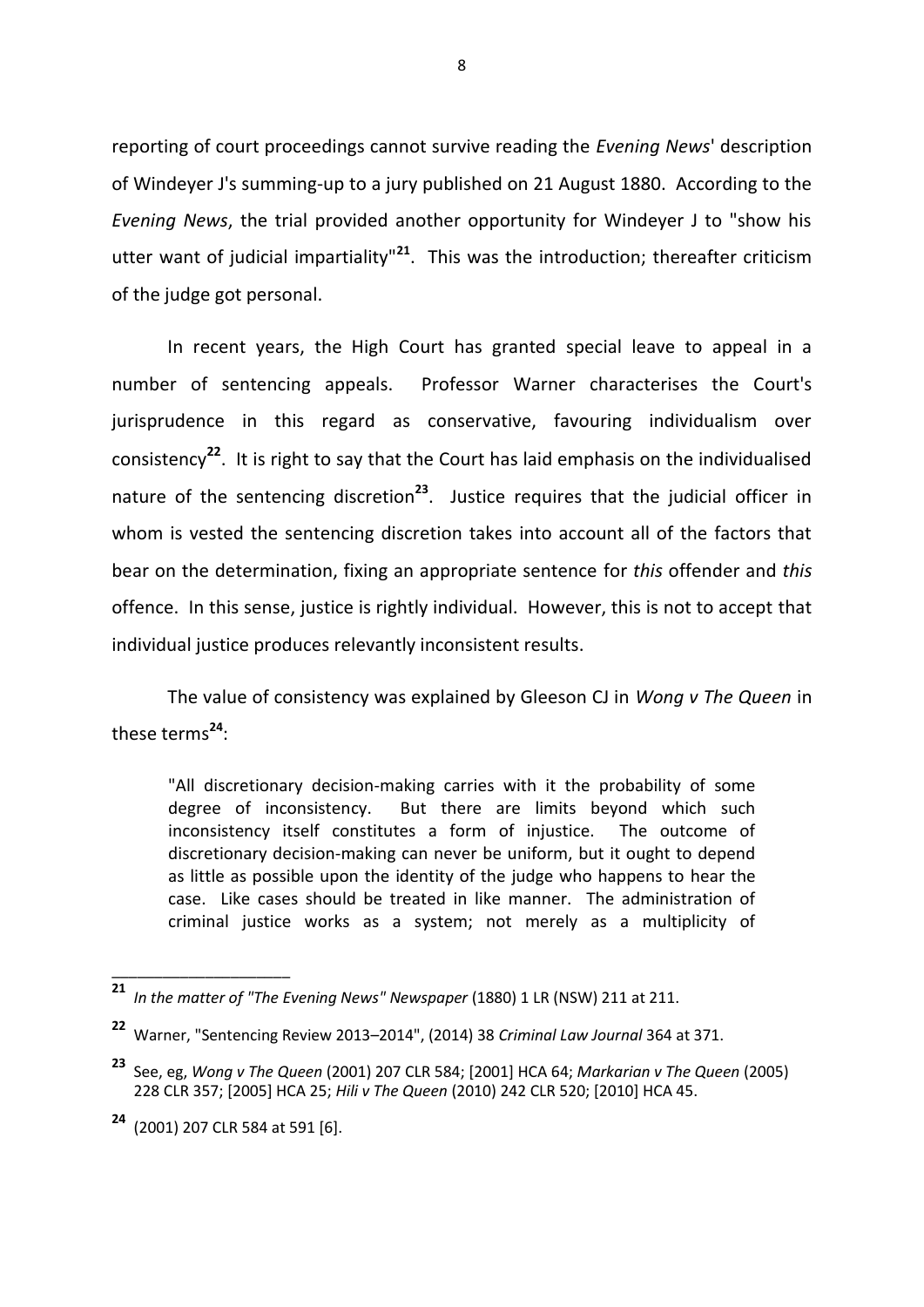unconnected single instances. It should be systematically fair, and that involves, among other things, reasonable consistency."

Many judicial officers will have views about the effectiveness of different forms of criminal punishment informed by their experience in practice, their legal studies and, perhaps, an interest in criminology. By the time of appointment, some judicial officers may subscribe to the view that the emphasis in criminal punishment should be on rehabilitation, while others may subscribe to the view that the emphasis should be on just deserts. It would be surprising if intelligent people with some background in the practice of criminal law did not hold developed views about such matters. Fidelity to the judicial oath requires that these views be put to one side in the sentencing determination.

The *Sentencing Act* 1991 (Vic) sets out the purposes for which sentences may be imposed**<sup>25</sup>** and requires the court to have regard, among other things, to the matters set out in s 5(2). These include regard to current sentencing practices<sup>26</sup>. Consideration of sentences imposed in comparable cases and the material produced by the Sentencing Advisory Council serves to promote consistency.

Community Correction Orders are a relatively new sentencing option. Unsurprisingly, much of the focus of today's agenda is on the Court of Appeal's analysis of this form of order in *Boulton v The Queen***<sup>27</sup>** . The Court considered that the insertion of s 5(4C) into the *Sentencing Act* with effect from 29 September 2014 requires a reconceptualisation of sentencing options**<sup>28</sup>**. Section 5(4C) provides that a court must not impose a sentence involving the confinement of the offender unless it

**<sup>25</sup>** Section 5(1).

**<sup>26</sup>** *Sentencing Act* 1991 (Vic), s 5(2)(b).

**<sup>27</sup>** [2014] VSCA 342.

**<sup>28</sup>** *Boulton v The Queen* [2014] VSCA 342 at [121].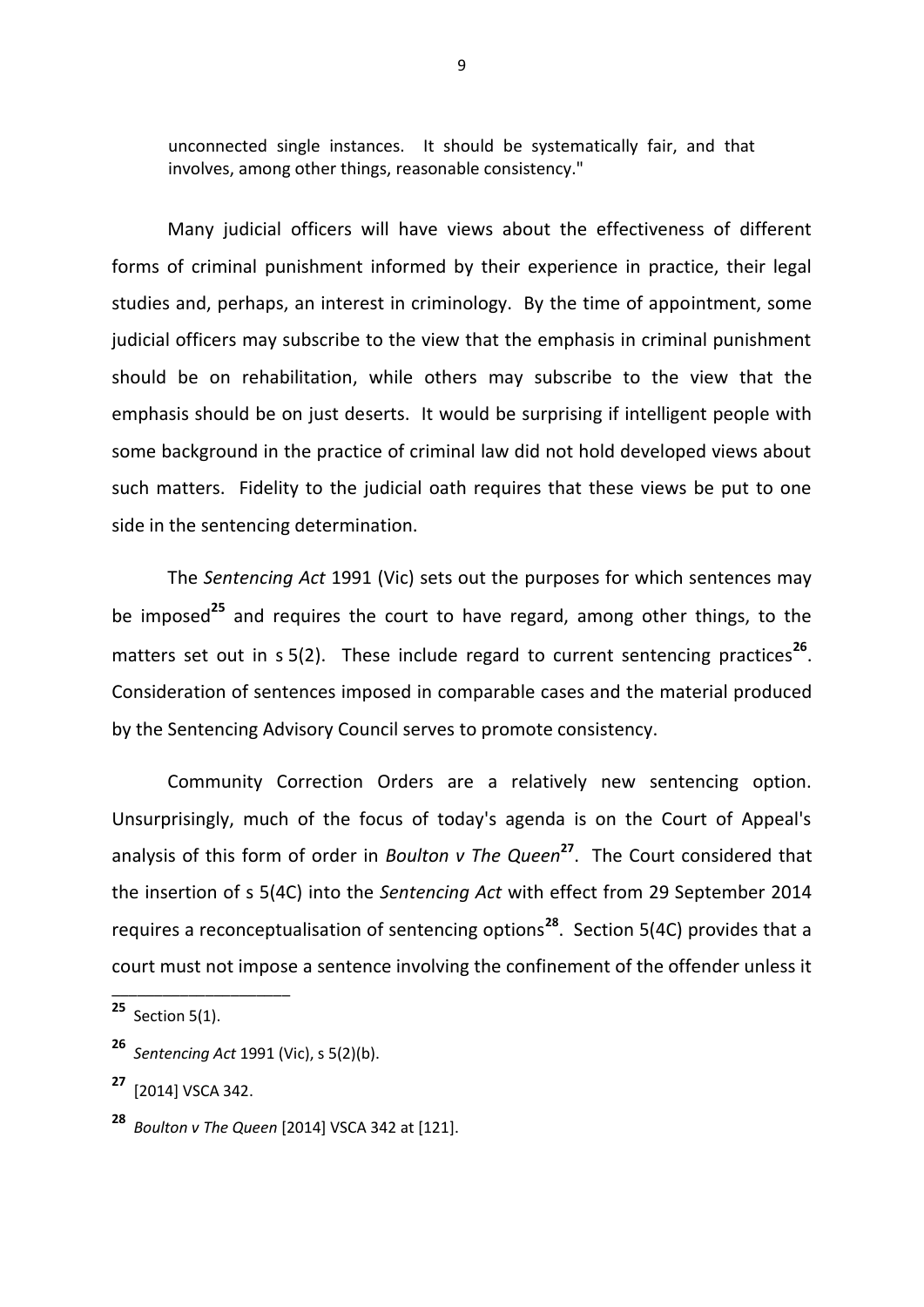considers that the purpose or purposes for which the sentence is imposed cannot be achieved by a Community Correction Order to which one or more of specified conditions are attached. I expect that the provision of this new form of noncustodial order will present particular challenges in the Magistrates' Court. The jurisdiction of magistrates extends to the summary disposition of a range of serious criminal offences**<sup>29</sup>**. Magistrates are likely to be confronted more frequently than judges in the County and Supreme Courts with the need to determine whether no sentence other than imprisonment is appropriate. Particularly is that likely to be the case when dealing with young offenders.

I am conscious of the volume of criminal cases that are disposed of in the Magistrates' Court. In my years as a judge of the Supreme Court of New South Wales, I never sentenced an offender without having reserved my decision following the sentence hearing. My only experience as a judge of making decisions affecting individual liberty without the luxury of time for reflection was when I conducted the review of bail decisions. That task gave me some insight into the demands of absorbing information on the run, making a decision and giving ex tempore reasons in each of a number of matters in a list. I am conscious of these practical demands. However, in any case in which a magistrate determines that the right sentence in a given case is one either markedly more or less severe than that revealed by current sentencing practice, it is important to fully set out the reasons for that conclusion.

There was reference in *Boulton* to the claimed lack of reasoning by courts, including those exercising summary jurisdiction, with respect to the purpose or purposes for which a Community Correction Order is made, its length and the conditions attaching to it**<sup>30</sup>** . The Court of Appeal pointed out the potential for

\_\_\_\_\_\_\_\_\_\_\_\_\_\_\_\_\_\_\_\_\_

10

**<sup>29</sup>** *Magistrates' Court Act* 1989 (Vic), s 25(1)(b); *Criminal Procedure Act* 2009 (Vic), s 28.

**<sup>30</sup>** [2014] VSCA 342 at [24(b)], fn 10.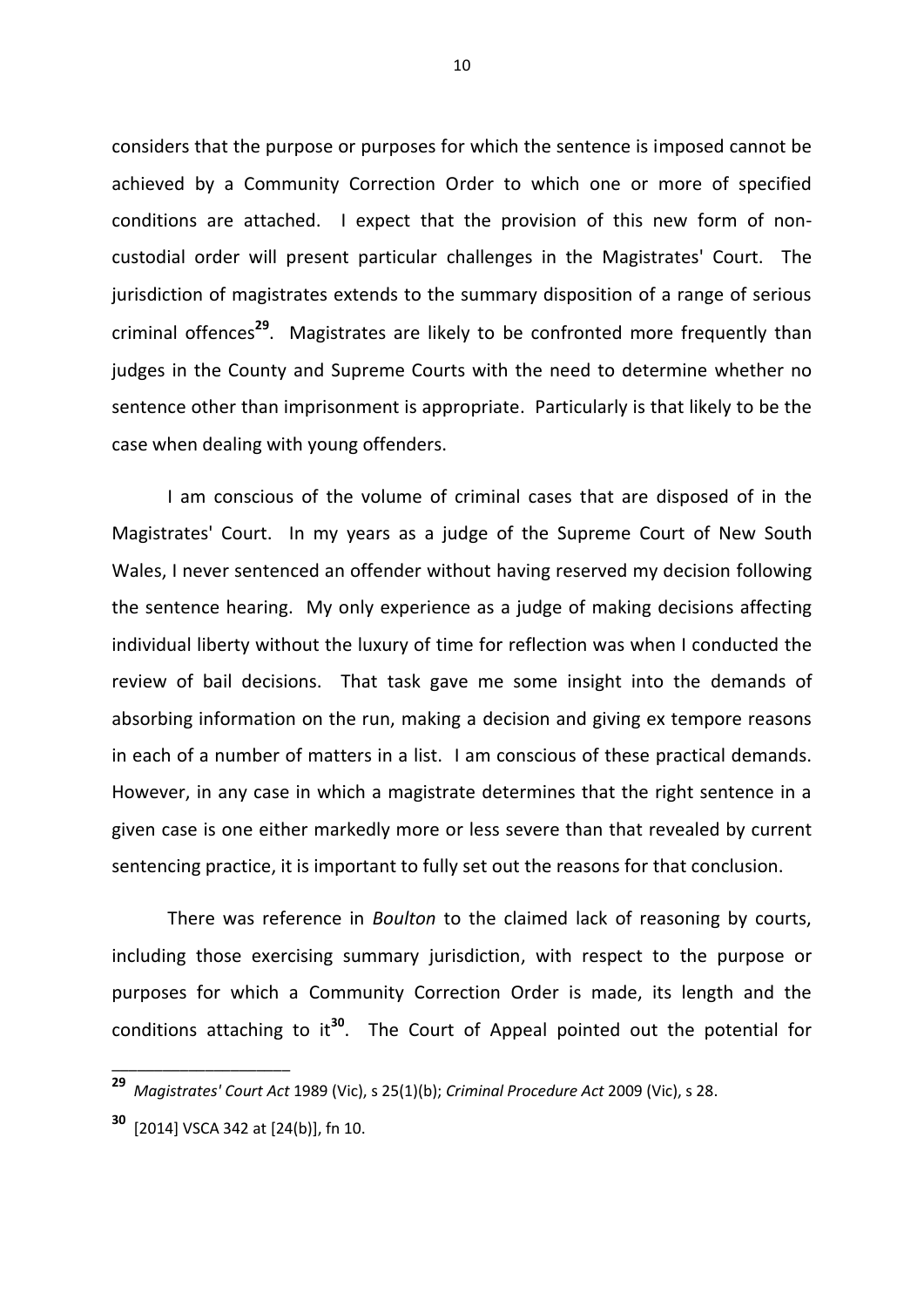inconsistency, given the complexity of the purposes of punishment and the factual considerations bearing on what it describes as a "radically new sentencing option"**<sup>31</sup>** . Their Honours laid emphasis on the need for a clear statement of the reasons in each of these respects**<sup>32</sup>** .

The clear articulation of reasons is important to appellate review and should serve to reduce unwarranted public criticism of decisions. Courts assist in informing the public about their work by publication of their reasons on the Internet and, increasingly, by notifying interested persons of the fact of publication via Twitter.

The media is undergoing a period of significant change**<sup>33</sup>**. Fewer people depend upon newspapers or mainstream radio and television for their information about public affairs, including the work of the courts. Specialised legal reporters are a luxury which few media outlets retain. Accounts of court proceedings may appear on blogs or in tweets by individuals who are not subject to the ethical constraints of fair and accurate reporting that bind professional journalists**<sup>34</sup>**. Recognition of these changes and concern about the stridency of criticism of individual decisions has led some judges and commentators to propose that the courts engage more actively with the public, including through the use of social media**<sup>35</sup>** .

**<sup>31</sup>** *Boulton v The Queen* [2014] VSCA 342 at [36].

**<sup>32</sup>** *Boulton v The Queen* [2014] VSCA 342 at [126].

**<sup>33</sup>** Warren, "Open Justice in the Technological Age", (2013) 40 *Monash University Law Review* 45 at 47-48; Lord Judge, "The Judiciary and the Media", speech delivered in Jerusalem on 28 March 2011.

**<sup>34</sup>** Barrett, "Open Justice or Open Season? Developments in Judicial Engagement with New Media", (2011) 11 *Queensland University of Technology Law and Justice Journal* 1, 13.

**<sup>35</sup>** See, eg, Doyle, "The Courts and the Media: What Reforms Are Needed and Why?", (1999) 1 *University of Technology Sydney Law Review* 25; Kirby, "Law and Media: Adversaries or Allies in Safeguarding Freedom?", (2002) 6 *Southern Cross University Law Review* 1 at 5-7; Sackville, "The Judiciary and the Media: A Clash of Cultures", speech delivered to the Australian Press Council in Sydney on 31 March 2005; Eames, "The Media and the Judiciary", speech delivered to the Melbourne Press Club on 25 August 2006; Schultz, "Rougher Than Usual Media Treatment: A Footnote continues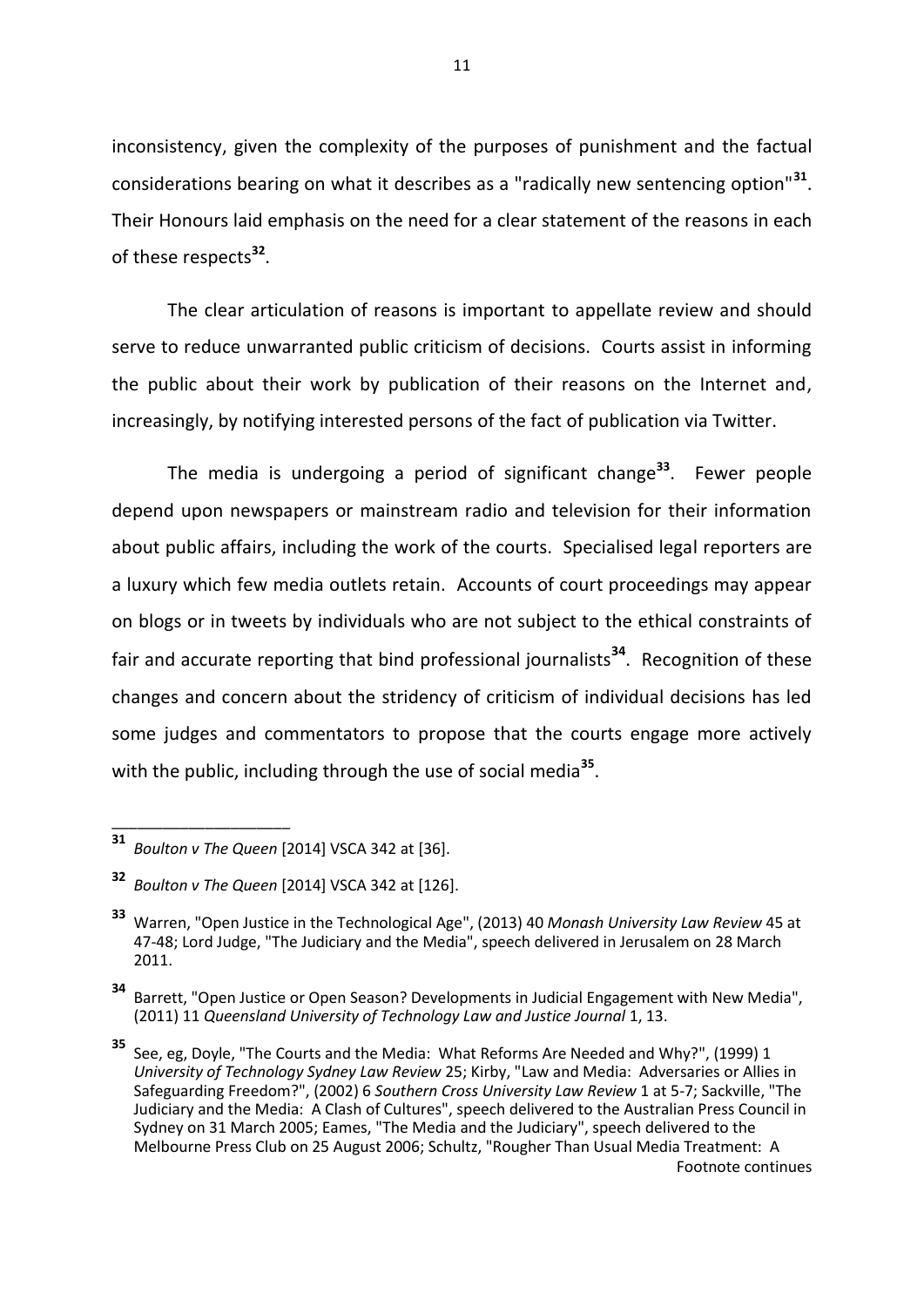The former Chief Justice of South Australia, John Doyle, has been a champion of greater engagement by the courts with the media. His Honour laid emphasis on the democratic obligation of the courts as the third arm of government to inform the public about the performance of their work**<sup>36</sup>** . This theme was taken up by Chris Merritt, a senior legal journalist, at a conference on "The Courts and the Media" in 1998**<sup>37</sup>** . Merritt's argument was premised on the view that the judiciary has an "image problem"**<sup>38</sup>** and that "[t]he task confronting the judiciary is to improve its effectiveness in the market for ideas"**<sup>39</sup>**. Apart from the suggestion that judges might address the image problem by backgrounding journalists, Merritt proposed the creation of an institution that would "put the point of view of the judiciary"**<sup>40</sup>** .

We should not conclude from temporary strident attacks on individual decisions that public confidence in the administration of justice by the courts is imperilled. Public confidence runs deeper than responses to individual decisions in newsworthy cases**<sup>41</sup>** .

Discourse Analysis of Media Reporting and Justice on Trial", (2008) 17 *Journal of Judicial Administration* 223, 235-236; Lord Judge, "The Judiciary and the Media", speech delivered in Jerusalem on 28 March 2011; Warren, "Open Justice in the Technological Age", (2013) 40 *Monash University Law Review* 45 at 53, 56-58.

**<sup>36</sup>** Doyle, "The Courts and the Media: What Reforms Are Needed and Why?", (1999) 1 *University of Technology Sydney Law Review* 25 at 26-27.

**<sup>37</sup>** Merritt, "The Courts and the Media: What Reforms Are Needed and Why?", (1999) *University of Technology Sydney Law Review* 42.

**<sup>38</sup>** Merritt, "The Courts and the Media: What Reforms Are Needed and Why?", (1999) *University of Technology Sydney Law Review* 42 at 42.

**<sup>39</sup>** Merritt, "The Courts and the Media: What Reforms Are Needed and Why?", (1999) *University of Technology Sydney Law Review* 42 at 46.

**<sup>40</sup>** Merritt, "The Courts and the Media: What Reforms Are Needed and Why?", (1999) *University of Technology Sydney Law Review* 42 at 46.

**<sup>41</sup>** Gleeson, "Public Confidence in the Judiciary", speech delivered to Judicial Conference of Australia in Launceston on 27 April 2002.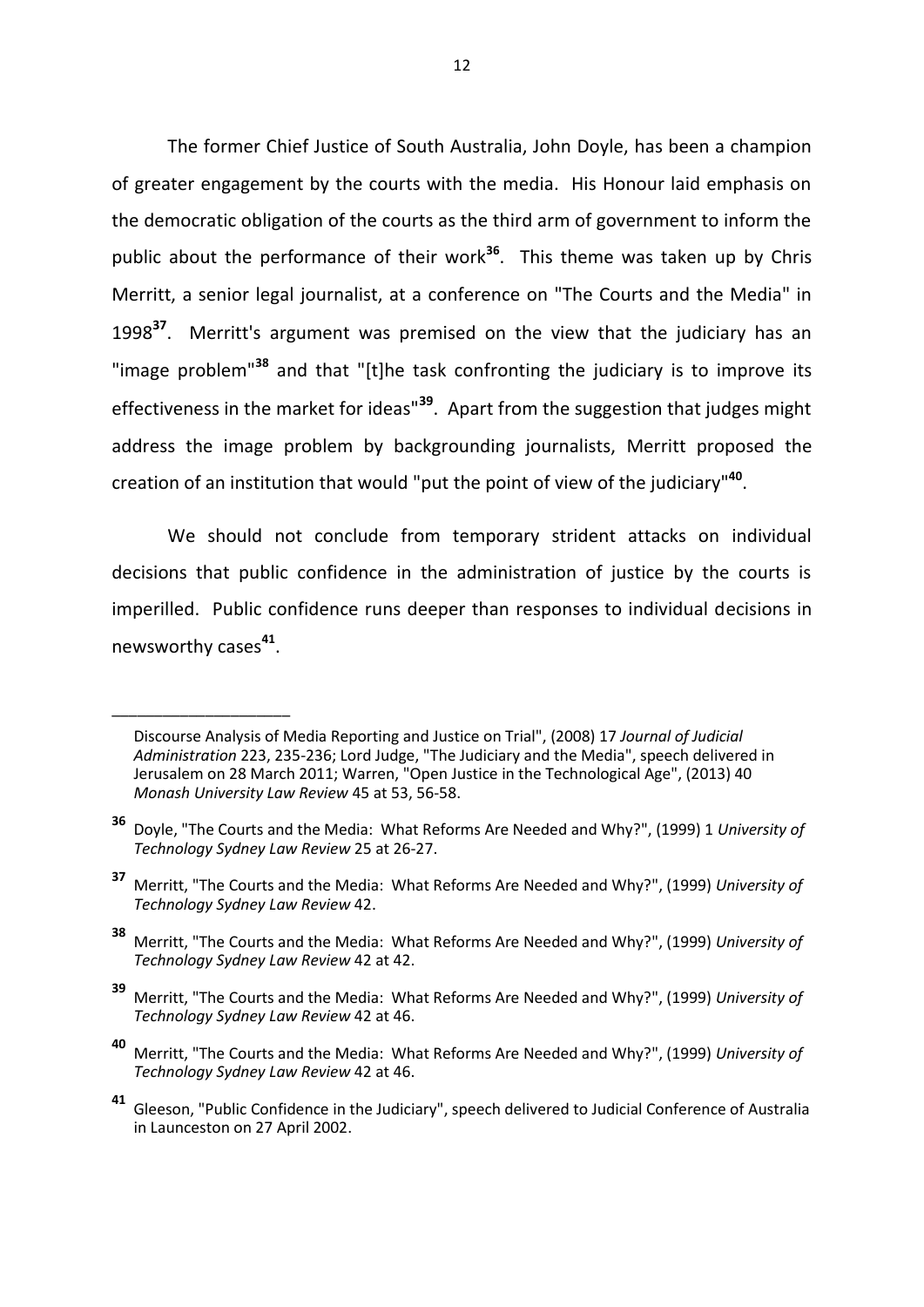A nice statement of the foundation of judicial legitimacy in a constitutional setting broadly corresponding to our own is found in the opinion of the Supreme Court of the United States in the *Planned Parenthood* case**<sup>42</sup>** :

"The root of American governmental power is revealed most clearly in the instance of the power conferred by the Constitution upon the Judiciary of the United States and specifically upon this Court. As Americans of each succeeding generation are rightly told, the Court cannot buy support for its decisions by spending money and, except to a minor degree, it cannot independently coerce obedience to its decrees. The Court's power lies, rather, in its legitimacy, a product of substance and perception that shows itself in the people's acceptance of the Judiciary as fit to determine what the Nation's law means and to declare what it demands".

Public confidence in the courts rests upon an understanding that judges and magistrates are impartial, independent of the executive and conscientious in the performance of their functions. Unlike various government agencies, courts are not service providers. As the recipients of public funds, courts have an obligation to carry out their work as efficiently as the due administration of justice allows and, in the case of courts which administer their own budget, to account for their expenditure in an annual report. However, Courts are not participants in the "market for ideas". Courts are essentially reactive; they settle such controversies as are presented to them within the limits imposed by the way the parties conduct the litigation. Accountability in the quality of the work of the courts lies in the mechanism of appeal.

In a civil dispute, whether between private parties or between government and a private party, one side will suffer disappointment. In sentencing an offender, the court must reconcile competing and often contradictory considerations and commonly the defendant or the victim of the crime, or both, will suffer

**<sup>42</sup>** *Planned Parenthood of Southeastern Pennsylvania v Casey*, 505 US 833 (1992) at 865.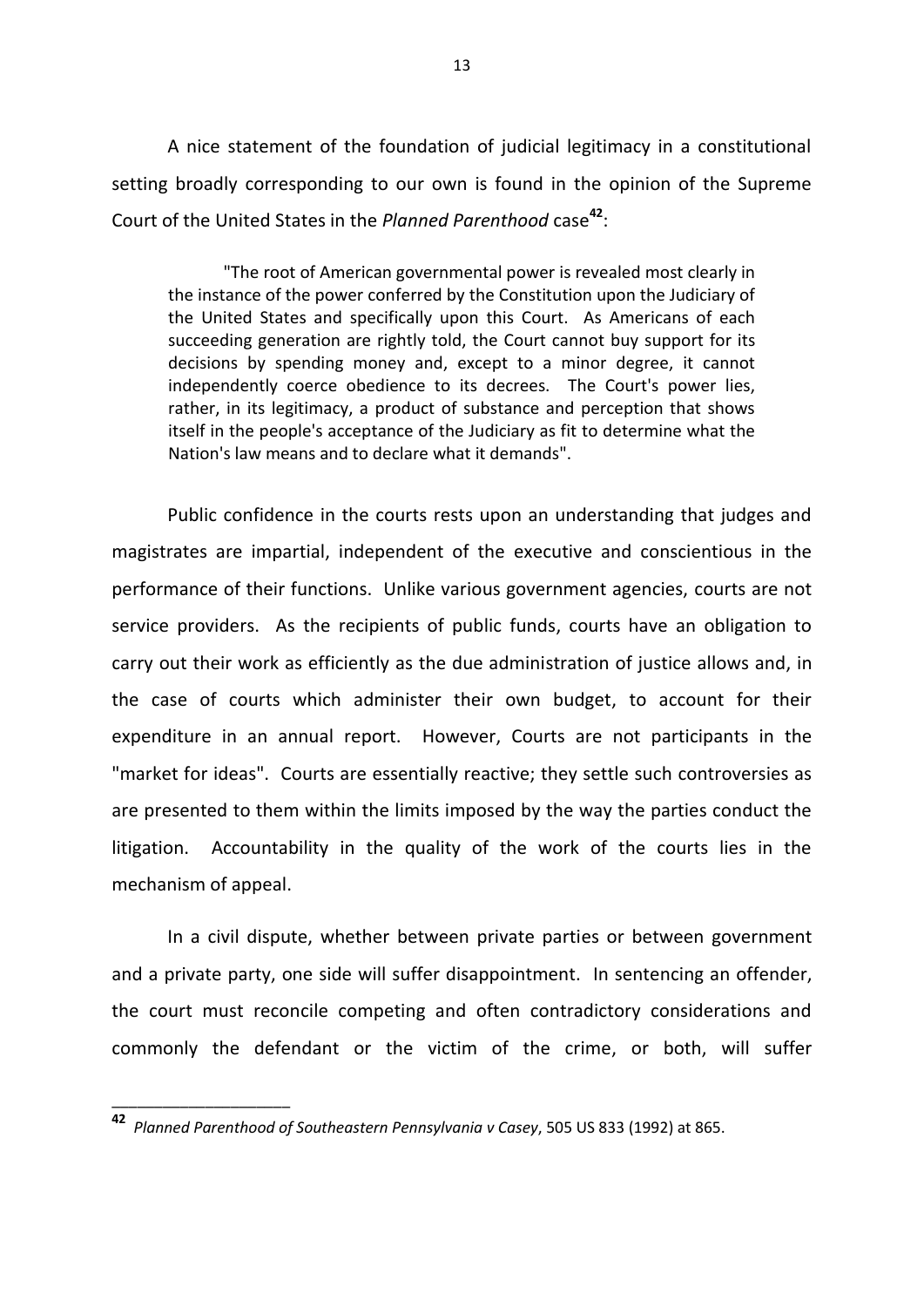disappointment. The integrity of the administration of justice is not measured by popularity.

Several Australian courts now have social media accounts**<sup>43</sup>**. To the extent that these accounts are used to inform practitioners and interested members of the public of the publication of reasons, new practice directions and the like, social media is an efficient mechanism. However, the immediacy, informality and limited ability to control the material that is posted in response are considerations which may favour a cautious approach to wider use.

Marilyn Krawitz surveyed court staff in Australia, Canada, the United Kingdom and the United States with a view to finding out whether their court had created social media accounts to "engage the public". The results of the survey were published last year**<sup>44</sup>**. Krawitz distinguishes the "output only" approach, by which court officials use social media to inform the public of matters, from the "input output approach", which permits the public to post comments or replies to information posted by court staff**<sup>45</sup>**. She favours the latter, arguing that the ability to post a comment on the court's page may make people feel that they are being listened to and thereby increase their confidence in the courts**<sup>46</sup>**. The possibility of useful feedback, she suggests, outweighs the downside, which is the anonymous

**<sup>43</sup>** See Krawitz, "Summoned by Social Media: Why Australian Courts Should Have Social Media Accounts", (2014) 23 *Journal of Judicial Administration* 182 at 189-190. For an overview of the position in the United States, see *2014 CCPIO New Media Survey*, Report of the Conference of Court Public Information Officers, (2014) available at <http://ccpio.org/wpcontent/uploads/2014/08/CCPIO-New-Media-survey-report\_2014.pdf>.

**<sup>44</sup>** Krawitz, "Summoned by Social Media: Why Australian Courts Should Have Social Media Accounts", (2014) 23 *Journal of Judicial Administration* 182.

**<sup>45</sup>** Krawitz, "Summoned by Social Media: Why Australian Courts Should Have Social Media Accounts", (2014) 23 *Journal of Judicial Administration* 182 at 184-185.

**<sup>46</sup>** Krawitz, "Summoned by Social Media: Why Australian Courts Should Have Social Media Accounts", (2014) 23 *Journal of Judicial Administration* 182 at 185-187.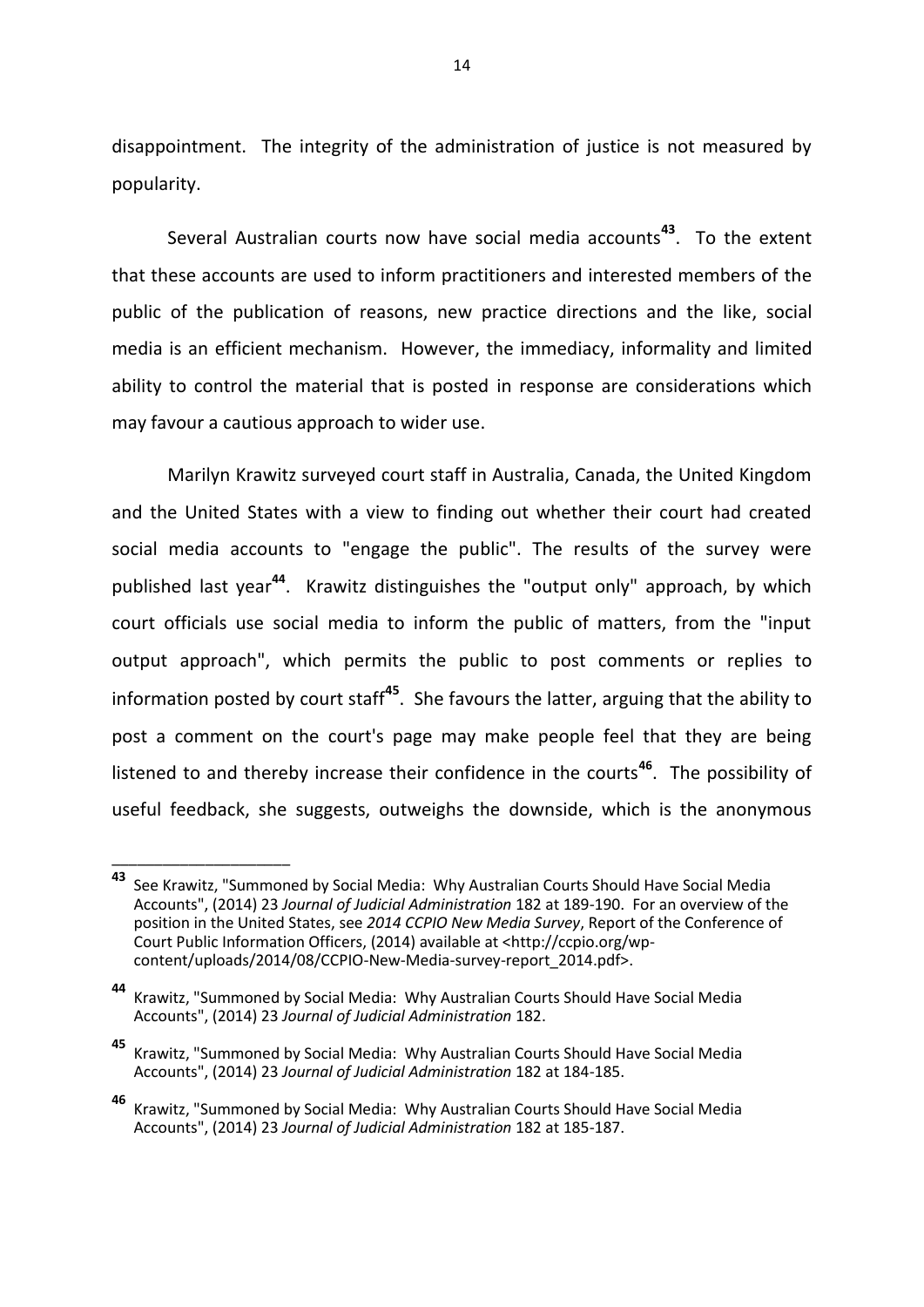posting of negative comments**<sup>47</sup>**. Krawitz points out that an "output only" format means a court's social media account may offer little more than its website**<sup>48</sup>** .

Judicial officers are expected to behave with a degree of formality and reserve. It is an expectation that reflects the solemn nature of judicial work and is conducive to the maintenance of the appearance of impartiality. The essential informality of social media as a means of communication may not be conducive to either of these expectations.

The limited number of characters allowed by Twitter imposes its own limitations on the style of communication. The District Court of New South Wales recently posted a tweet in these terms: "judgment – tendency evidence – joint concoction – is *Hoch v The Queen* a zombie?" It was helpful to alert practitioners and interested members of the public to publication of a judgment containing a discussion of tendency evidence. However, to my mind, it is not the function of the courts to "market" their judgments with racy teasers.

Australian courts are at the beginning of their engagement with social media and it may take some time to develop protocols about its use. I would suggest that courts resist the temptation to encourage others to "like" them, to personalise their judicial officers, or to engage in discussion with members of the public.

There can be no objection to communicating details of the delivery of judgment via Twitter. It may be in this regard that it is reasonable for the court to

**<sup>47</sup>** Krawitz, "Summoned by Social Media: Why Australian Courts Should Have Social Media Accounts", (2014) 23 *Journal of Judicial Administration* 182 at 186.

**<sup>48</sup>** Krawitz, "Summoned by Social Media: Why Australian Courts Should Have Social Media Accounts", (2014) 23 *Journal of Judicial Administration* 182 at 187.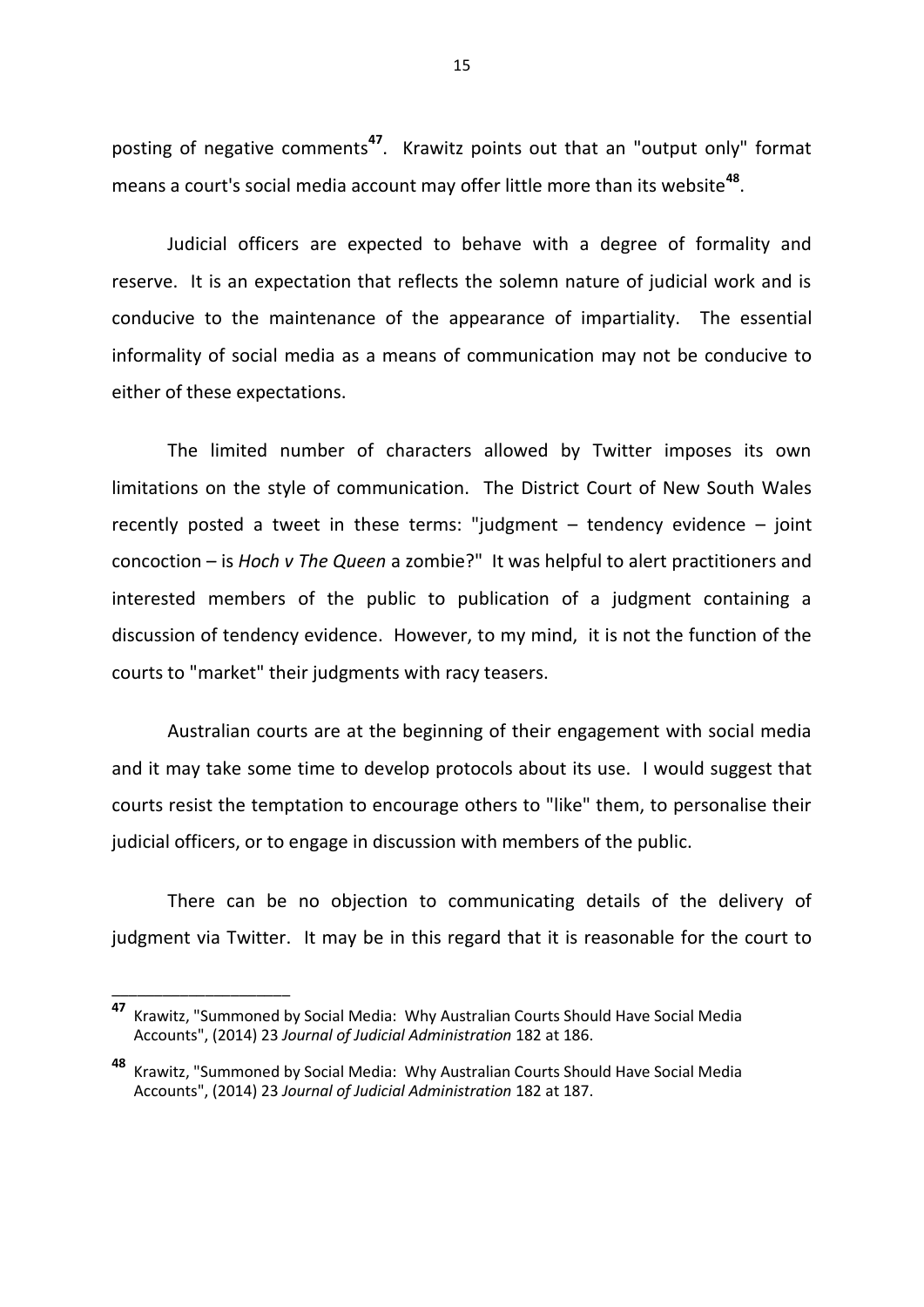distinguish the delivery of reasons in cases of no apparent interest to persons other than the parties from those that are likely to attract a wider audience. However, courts should not appear to be drawing public attention to selected decisions to make some wider point. The impersonal administration of justice is not served by making judicial officers "personalities". Rather than inviting the public to "listen to Justice Mary Smith's remarks sentencing a mum for the manslaughter of her child to 3 years' imprisonment", it may be desirable to adopt a more neutral style.

Victorian Courts have been at the forefront of the adoption of social media. The Supreme Court of Victoria has adopted the "input output" approach to its Facebook page. The Court has an informative and user-friendly website, and the adoption of the "input output" format may reflect a view that, if the Court is to have a Facebook account, it should serve a function that is additional to that served by its website. Some of the challenges that the "input output" model poses are evident in the vituperative and extraneous comments posted by members of the public with respect to the sentencing of an individual for a fraud offence**<sup>49</sup>** .

I cannot leave the subject of social media without noting the body of literature addressing the subject of whether judicial officers should be free in their private capacity to operate Facebook and Twitter accounts**<sup>50</sup>**. We do not lose our civil rights upon appointment. Judicial officers are free to engage in social media communications. However, as judicial officers, we accept that appointment carries with it restrictions on private behaviour of a kind that do not apply generally to members of the public. Some of these are restrictions with very clear boundaries: a

**<sup>49</sup>** Posted 16–17 April 2015 and still available for viewing as at 22 July 2015.

**<sup>50</sup>** Krawitz, "Can Australian Judges Keep Their 'Friends' Close and Their Ethical Obligations Closer? An Analysis of the Issues Regarding Australian Judges' Use of Social Media", (2013) 23 *Journal of Judicial Administration* 14; *Guide to Judicial Conduct*, Judiciary of England and Wales, March 2013 at [8.11]; *The Use of Social Media by Canadian Judicial Officers*, Discussion Paper, Canadian Centre for Court Technology, May 2015 at 17-21.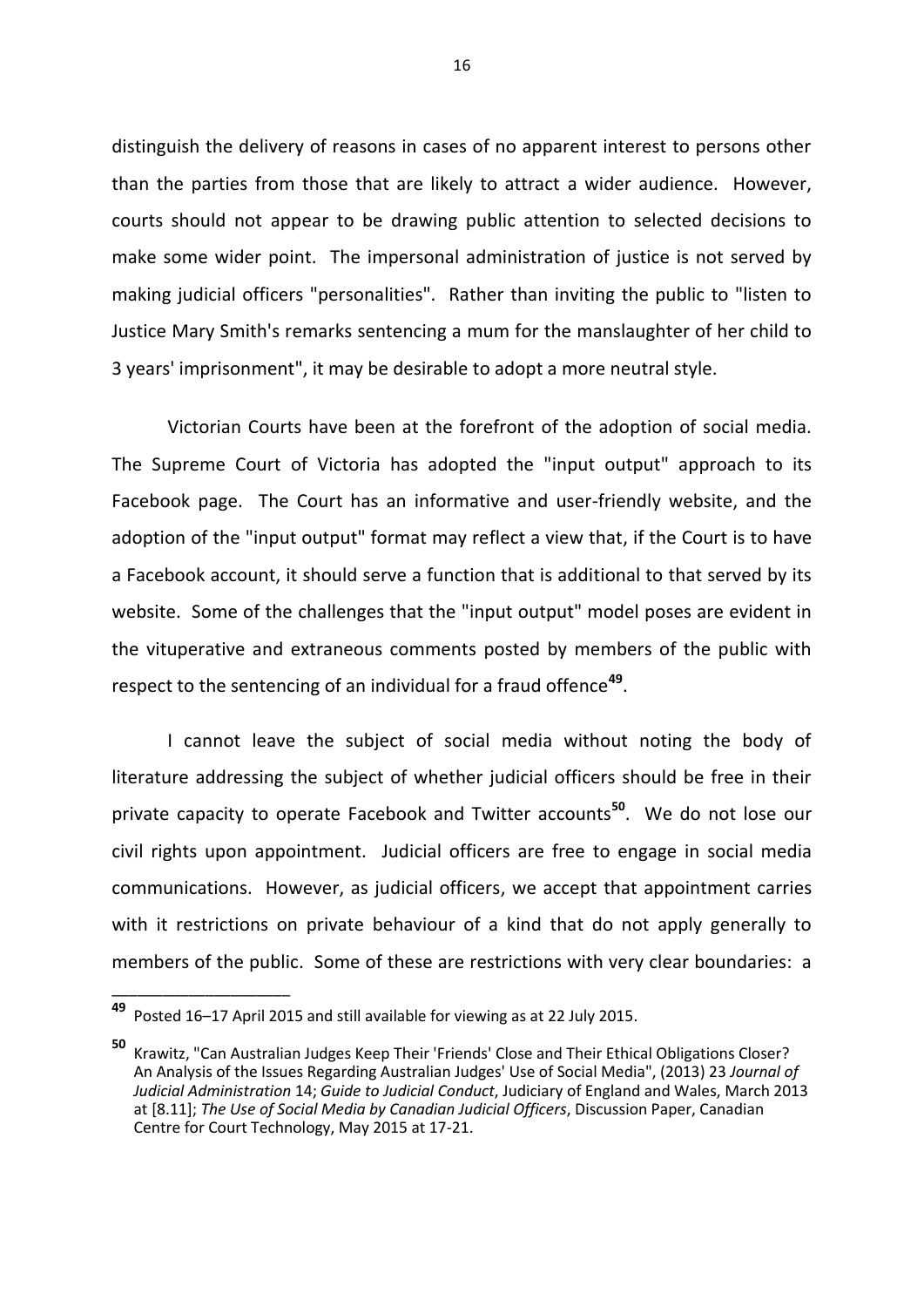judicial officer should not engage publicly in debate about matters of political controversy.

Facebook provides a convenient means to keep in contact with family and friends. Subject to care in the type of personal information that is posted and in the selection of the privacy settings, there is no reason to think that judicial officers should not take advantage of its functionality. Perhaps different considerations are raised by Twitter. The prime function of this service is to enable people to participate in a public conversation. Judicial officers need to be careful about the public conversations in which they choose to take part. It would be naïve to think that the fact of their judicial office may not come to be known.

The *Guide to Judicial Conduct* for the Judiciary of England and Wales counsels judicial officers not to identify themselves as members of the judiciary on blogs. It also cautions against expressing any opinion which, should it become known is that of a judicial office-holder, might damage public confidence in the individual's impartiality or in the judiciary in general. The guidance is expressly stated to apply to blogs that purport to be anonymous. The good sense of the guideline is evident.

In the *Planned Parenthood* case, the Supreme Court, in affirming *Roe v Wade***<sup>51</sup>** , said that it must "take care to speak and act in ways that allow people to accept its decisions on the terms the Court claims for them, as grounded truly in principle, and not as compromises with social and political pressures" **52** . The Court was speaking of its role as the ultimate court within the hierarchy and in a different context. Nonetheless, that courts should take care to speak and act in ways that are

**<sup>51</sup>** 410 US 113 (1973).

**<sup>52</sup>** *Planned Parenthood of Southeastern Pennsylvania v Casey*, 505 US 833 (1992) at 865.